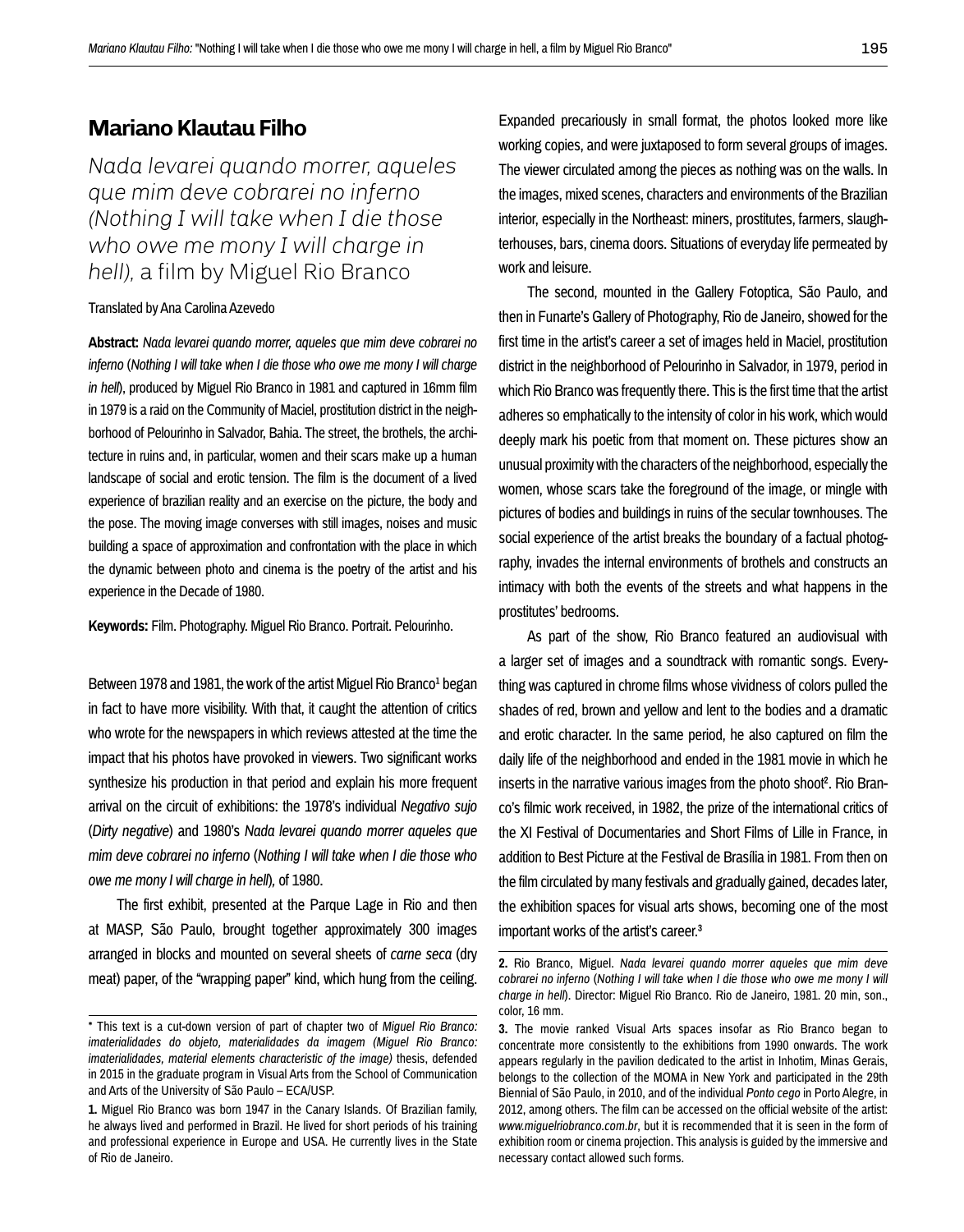The film *Nothing I will take when I die those who owe me mony I* will charge in hell is an attentive journey through the streets, alleys, bars and rooms of the Maciel community, where the moving image absorbs, significantly, the still images extracted from the set photographed in chrome. The film amasses the tension previously built in the exhibit and advances in audiovisual experiments. In this sense, it becomes a hybrid, whose tension is manifested in different ways, at least three: the social content, the support plan and the soundscape, body where the songs are.

It is not the intention of this study to identify these three aspects as separate instances. However, it could not fail to mention that, to some extent, the social content (as a synonym for documentary photography) was what attracted immediate critical attention, whereas the set formed by exposure, audiovisual and film. Not forgetting the legitimate character of the will and the impulse of the artist himself dedicated to human issues, observed in his work throughout the previous decade.4

His adhesion to photography interested in social experience was openly stimulated by the critical reviews of Frederico Morais, Wilson Coutinho, Roberto Pontual, Moracy de Oliveira, among other critics who were attentive to photographic production between 1970 and 1980. Morais was perhaps the most emphatic in that period. When making an assessment on the quality of the exhibitions which occurred in July 1980, in Rio de Janeiro, he is very clear on his opinion about photography: "[...] I'm a radical, what I care bout, in it, is the exhibition value, that is, the real value. Against all the formalism of the eye or the lab, I'm interested in the power of social denunciation, as document, as a tool for questioning power".5

The circumstance was suitable for the reception of Rio Branco's work that, on the one hand, discussed interference of the support in the documental essay logic and, on the other hand, dived in the social reality of the interior of the country (Northeast in *Dirty negative*) and the daily life of a great Brazilian city (Maciel, Pelourinho, Salvador in *Nothing I will take...)*.

The film images of Rio Branco are impressive, in fact, because of the close relationship, "raw", almost "natural", with which the camera invades a social environment on the fringes of economic power and the material quality of life of the more financially privileged classes. The impact on the spectator appears to be stronger, first, by the impression of reality that the moving image can cause. The inhabitants of Maciel, the prostitute, the customers, the children on the street, the dogs on the sidewalks, seen previously on static images in the gallery, are suddenly there, reappear moving as real beings, extracted from an existing daily life.

The music helps us enter smoothly into the atmosphere of the neighborhood on an average day, as well as introduces us to the aesthetic environment of the work. The warm tone of the colors accents the amber of the last hours of the afternoon, and the apparent calm of the first scenes is strongly linked to a certain state of lethargy, bloating in the body of those who are not occupied by the productive and economic order of the work. The blue sky appears behind windows castings of almost abandoned mansions, and install, very briefly, in the introduction to the film, a nostalgic atmosphere accentuated by the instrumental recording of *Rosa*, Pixinguinha, and *Nada além*, Custódio Mesquita and Mario Lago.

The figure of an old black man wearing white, with hat and standing on a hillside, which resembles composer Cartola, or even Pixinguinha, actually embodies, in the home stretch of the film, a symbol of the cultural refinement of the brazilian identity. It is the representation of an era when miscegenation was at the junction of the African musical heritage and a tendency to melancholy embodied in the melodic sophistication of musicians born in the cradles of samba, popular neighborhoods of Brazilian cities between the years 1920 and 1940.

No wonder the instrumental version of *Rosa*, chosen for the opening, is played by Ivanildo Sax de Ouro (Golden Sax), popular musician, who began his career in the music industry the year of 1979. Ivanildo's versions are also an approximation of the sophisticated heritage of songs with a simplicity in the arrangements that made him well-known for radio broadcast; consequently, the popular strata listened to him quite often. Rio Branco said that the songs chosen for the movie came out basically the repertoire that he used to listen to in the environment of Maciel. Such a relationship between music and image, between soundscape and photographed character, was cleverly incorporated into film work, working as a score of the rhythm of the images. The construction of the

**<sup>4.</sup>** It is mportant to note that in the 1970s, the artist has developed several projects on audiovisual and cinema as a director, still photographer and cinematographer, including experimental works in Super 8 film.

**<sup>5.</sup>** "In terms of photography I'm a radical, what I care bout, in it, is the exhibition value, that is, the real value. Against all the formalism of the eye or the lab, I'm interested in the power of social denunciation, as document, as a tool for questioning power. That is, I'm more interested in the 'design' of the photo, and less in the 'painting'. Therefore, in the shows cited, the formalism of Osmar Villar tends to empty preciousness, which neither the alibi of ecology and being green justifies, while the interest in that panel-complaint about Cidade de Deus, by Hugo Denizart, grows. With a setup similar to that of Miguel Rio Branco, last year at the school of Visual Arts, Denizart brought together multiple photos of the same reality taken as reference for the study of social violence." (Morais, 1980).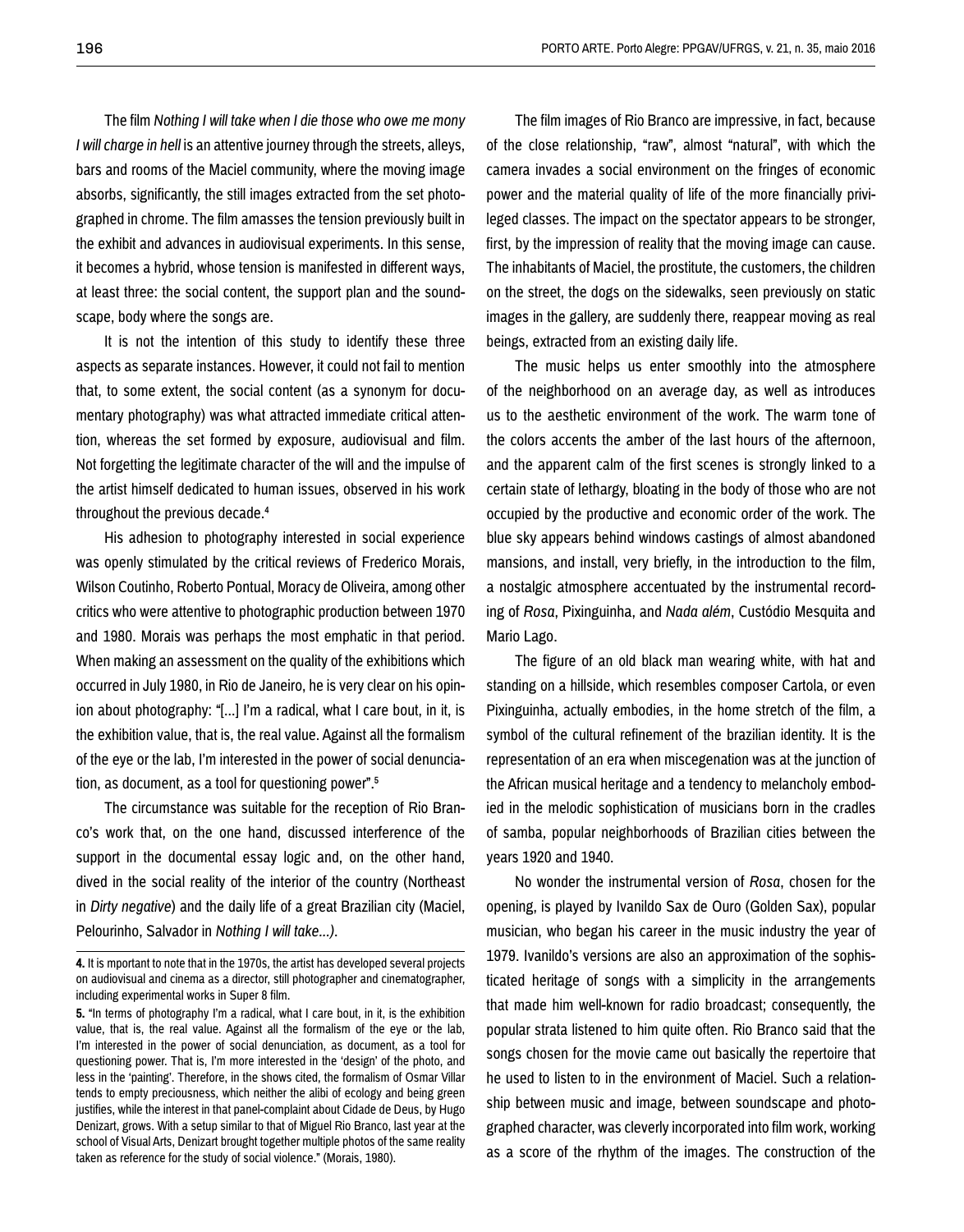identity of those real people captured by the film is linked to the Organization of sounds and music in the body of the work.

Ivanildo's track connects *Rosa* with *Nada além*, another wellknown song. Both are bundled together in a track, in the style of a *pout-pourri*, by a popular significant empathy: both became big hits in the voice of Orlando Silva. All this cultural landscape evoked by music (such as sign of the roots of the identity of a people) creates an important frame for the images. And, to the extent that they succeeding – sound, noise, music, and moving and still images –, the film creates a rhythm that confronts heritage, history, decay and social life.

In the first two minutes, we see the meeting between the melodic and nostalgic music and the abandonment of the facades of the mansions and their balconies with clothes laid out to dry. This contrast makes a peaceful synthesis in the image of the "*preto velho*" ("black old man", popular figure of the Brazilian mythos, who represents the wise old slaves) elegantly dressed in the style of a samba composer. However, this brief introduction is a concealment, ironic in relation to Bahia's picturesque environment; the representation of false exuberance and tranquility of an image painted or photographed soberly, Verger style. It is an illusion, because the nostalgic atmosphere is quickly broken by a cappella voice, which sings the fragment of a sentence: *"Na Bahia, eu me fiz (quis) bem, na Bahia..."* ("In Bahia, I made myself (wanted) well, in Bahia...", followed by a beat that accompanies the subjective camera, moving through an alley.

We leave the synthesis of a Cartola/Waltz of Pixinguinha, cross the alley and crash in an open street with cars and men playing soccer, when it arises, in the narrative, the figure of a black man sitting in a doorway. It's no longer a black man in elegant garments like the previous one. He seems to be a homeless man, because of his wild aspect; wearing only shorts, with tousled hair and a focused expression, the man is sitting and gently rocking his crossed legs.

The moving camera focuses for a few seconds this man and synchronizes the rhythm of his swinging legs to the cadence of a Bob Marley reggae. While the old man of the waltz resembled Cartola's elegance, this new character captured by Rio Branco in a Jamaican melody seems to have emerged from a photo by Cristiano Jr. As a kind of "runaway" or "freed black slave" from the 19th century, all alone in the world, in the social misery in the late 1970s this black figure takes us to the acute and premonitory reflection, apparently distant, of Joaquim Nabuco:

After the last slaves are taken away from the sinister power that represents to the black people the curse of the color, there will still be a need to chop through a virile and serious education the slow layering of 300 years of captivity, that is, of despotism, superstition and ignorance. The natural process by which slavery fossilized in its molds the exuberant vitality of our people lasted for the entire period of growth, and while the nation is not aware that it is essential to adapt to freedom each of the devices of its system which slavery appropriated, slavery's work will go on, even when there are no more slaves. (Nabuco, 2011, p. 12).

In motion, the camera points out that character in parts: legs crossed, the profile of the body, the face in close-up (Figure 1). He will appear briefly in other situations throughout the film, but here his figure also works as an ellipse between the official and historical slavery and marginal presence its mestizo descendant accupies: the movie chains a sequence of photographs of portraits, some partially known for exhibitions and audiovisuals displayed previously. The presence of a black community living in the townhouses in precarious conditions that were once the modern colonial city of the European elite becomes more evident. The range of Nabuco's vivid words on the huge shadow of slavery extending in time becomes clear, a century later, in the Community of Maciel.<sup>6</sup>

It is through the chaining of still images, interspersed by the free movement of camera, that Rio Branco emphasizes the interest in portraiture in its various possibilities: using different frameworks, he captures individual or group images, such as women with children on his lap, men posing in front of the taverns, ladies displaying their jewelry and painted nails, close-ups of faces and body parts, and details, such as the work permit tucked in a shirt pocket. The cutting and framing choices indicate a physical proximity to the identity of the other. Many are in an honest and erotic relationship with the camera, displaying their looks, their objects, their children, their bodies, their clothes (Figure 2).

Once again the song is present as social sign and accentuates the political aspect of the work. The relationship between the black person of the streets, like a slave, and the subsequent series of portraits gets, with Bob Marley's *Survival,* the idea of a black Brazilian nation in dialogue with the global identity, linked to Africa and Jamaica. The pictures in sequence form a kind of family album of the racial identity of the country, on the sidelines of its economic power. Marley's music belongs to an album that draws attention to the emancipation and the survivability of the black community internationally.

**<sup>6.</sup>** The book *O Abolicionismo (The Abolitionism)* by Joaquim Nabuco was released in 1883.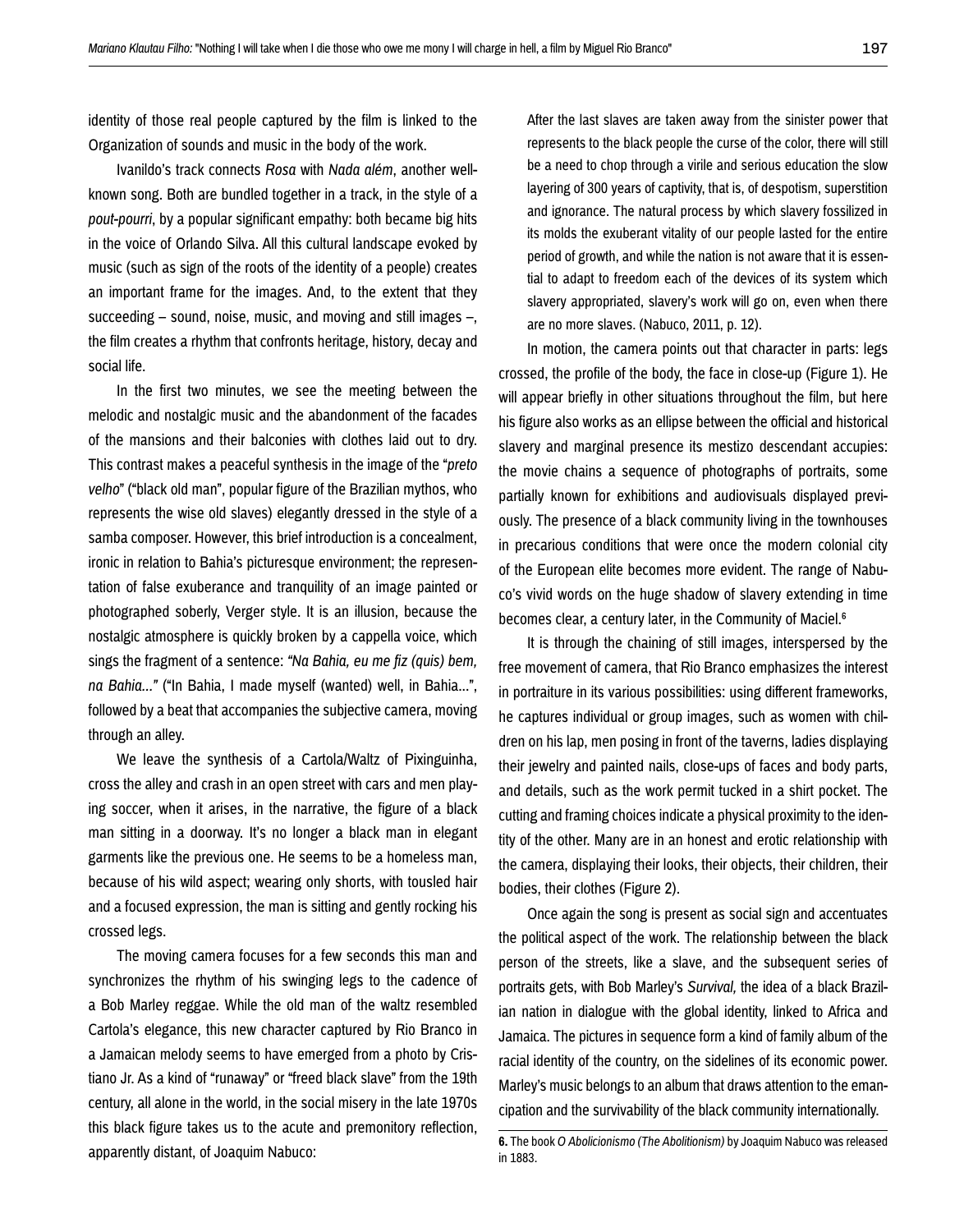Released in that year of 1979, as well as Ivanildo's recording, *Survival* strengthens, in the explicit in-betweens of Rio Branco's film sequence, Brazil's place in the unification of the African countries and their political independence movements. However, what the images evoke is a set of contradictions observed between black communities as free and independent Nations. In the specific case of the universe of Maciel, we can see a black Brazil still enslaved by the social misery, but stating its survival, highlighted in Marley's song.

How can you be sitting there telling me that you care That you care When everytime I look around The people suffer in suffering In everywhere, in everywhere

Na-Na-Na-Na-Na We're the survivors Yes, the black survival

I tell you what Some people got everything Some people got nothing Some people got hopes & dreams Some people got on aim it seems

Na-Na-Na-Na-Na We're the survivors; yes the black Survival7

Despite the work to emphasize a social environment on the outskirts of the cities, a precarious material life and the scenery of ruins in which the architecture of the neighborhood is, there is no trace of self-pity in the expression of the characters. What marks much of the film, when people are the center of the frame, are gestures for the camera. Some of seduction, as the open lips of the girl in a V-neck, or the close-up on a man smoking a cigarette. Others, devoid of pose, show honest and to some extent spontaneous smiles. In other images, the pose is expression, as that of the group of three boys who display watches and sunglasses, or the man in the white shirt, hands on hips.

In this respect, the attitude of the body in the images shows a proximity space between the photographed and the photographer. Such space, far from being a reliever, opens the possibility for Rio

**7.** Marley, Bob; The Wailers. We are survival. In: *Survival*. [S.l.]: Tuff Gong; Island Records, 1979. 1 sound disc (ca. 45 min), 33 1/3 rpm, stereo, 12 in.

Branco to reach, in the poetics of film, the most central components of his portraiture: the skin, drives, sexual energy. The burden of a nation's political survivor and mestizo, highlighted by the speech from the *reggae,* meets in the body a possible translation. The sequence of still photographs is broken by moving images and the replacement of the social discourse of Bob Marley, by unbridled and "alienating" romanticism of a song by Roberto Carlos.

Why do I drag myself at your feet? Why do I give myself so much? And why don't I ask for something in return?

[...] Why do I keep quiet? While you tell me Words that hurt me For things I never did.

[...] But it turns out that I I can't live without you Sometimes I rant, I despair, why? You're more than a problem It's something crazy But I always end up in your arms Whenever you want<sup>8</sup>

The song *Desabafo*, released the same year as that of Marley, takes the viewer to a new sequence of images, in which the everyday street blends wuth the action in motion of some characters. The scene of a couple who appears dancing in a bar is unique. A little shy, but proud of their romance, they flirt with the camera, showing off curiously discreetly. Apparently, they dance a reggae recorded in the direct sound of the film, but the song of Roberto and Erasmo Carlos – inserted on the track – overlaps to the sound environment and dominates the narrative.

The oscillation between sound and added track pervades the whole movie and reveals, in many ways, the tensions that characterize the complexity of work. The batuque mentioned earlier, heard in the subjective camera moment through the alley, is attracting direct sound that merges with the sound of the street: voices, cars, laughter, conversations. It is this rapid soundscape that presents itself to the mixture to Marley's reggae. Reggae arises at this point as a political flag of black emancipation to then be swallowed/engulfed by the feeling of unconditional passion of Brazilian romantic music.

**8.** Carlos, Roberto; Carlos; Erasmo. Desabafo. (Rant.) In: Carlos, Roberto. *Roberto Carlos*. [S.l.]: CBS, 1979. 1 sound disc (ca. 39 min), 33 1/3 rpm, stereo, 12 in.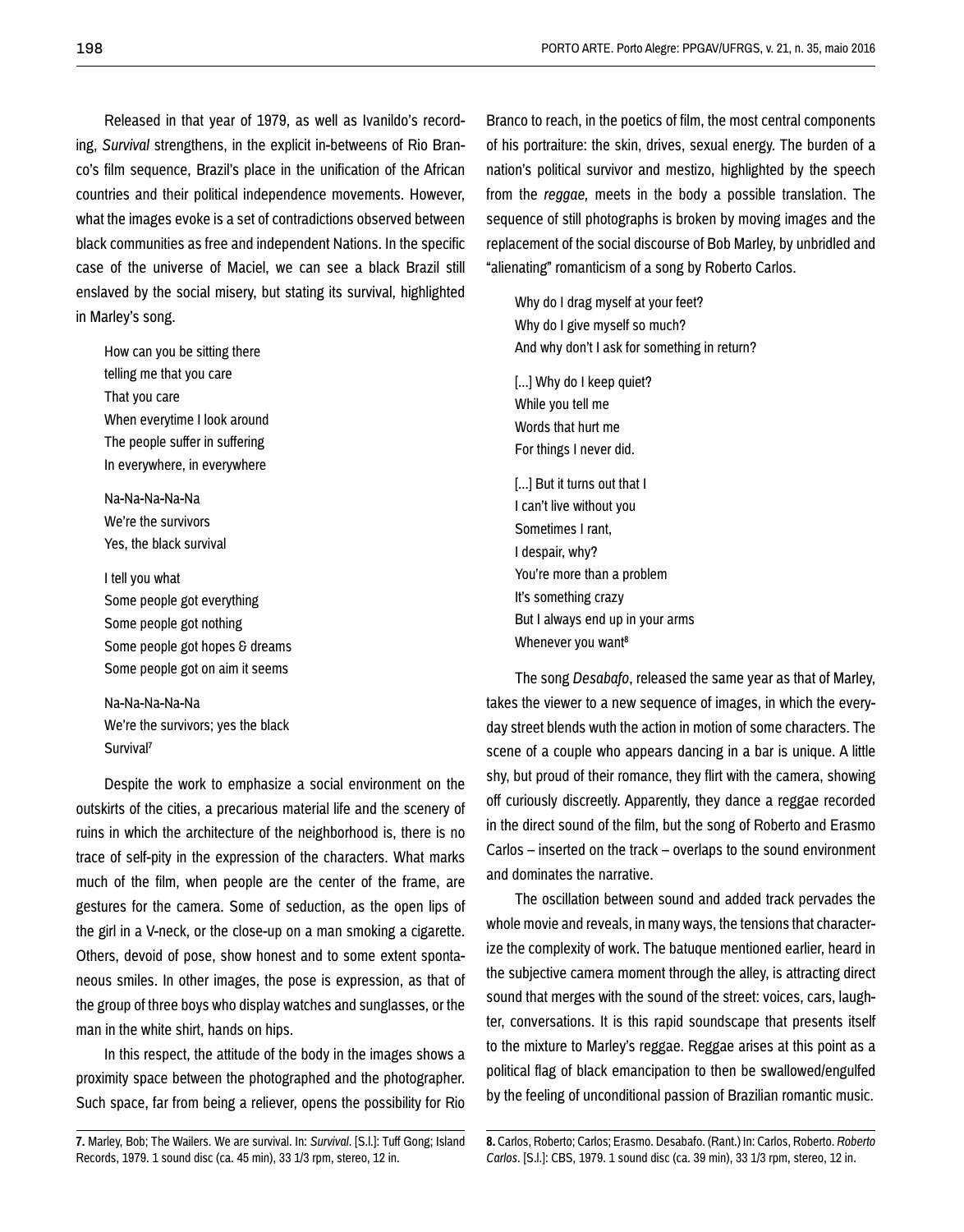To the extent that the songs of passion advance by filmic narrative, the expression of the body and the sex becomes more explicit as metaphor for identity and personal history. The passing from Bob Marley to Roberto Carlos is a collection of portraits of African nationality for romantic and carnal instincts, aspects that may be related to the behavior of the Brazilian culture. However, if there is the remnant of an identity (national, African or black), it seems to dissolve in the erotic subject, when the film dives into a layer below: women undress, showing their breasts, fix their eyes on camera, jerk off, have sex and moan for the *voyeur*/camera/artist who, at the time of the event, comes very close to the body and skin. The look and the way one of them moves to the camera, with her breasts on display, are quite provocative. The track that leads this moment is even more popular and passionate: *O grande amor da minha vida (The great love of my life*), by Bartô Galeno from Paraíba, one of the exponents of romantic Brazilian songwriting:

Love, you don't know how much I am suffering Love, in your absence, loneliness scares me Love, I couldn't like anyone else Because you're the love of my life If I could be with you right now, my love. At this time I would not be a sufferer I would be the happiest man in the world<sup>9</sup>

The lyrics of songs function as narrative threads of life of those women. It should be noted that both songs, by Roberto Carlos and by Galeno, narrate how men are dependant on love. These are the men who have been abandoned by women or who are subjugated to them. These micro-stories suggested by the songs in the film give power to the figure of women and undermine possible conclusive readings about the job. Such female empowerment is in the voice and the lyrics from the male universe: "Why do I drag myself at your feet?", "[...] I always end up in your arms whenever you want, "says Roberto's song. And Bartô Galeno speaks more explicitly, as subject of the lyrics is male: "Love, you don't know how much I am suffering [...]", "[...] in your absence, loneliness scares me", "[...] If I could be with you right now [...] I wouldn't be a sufferer/I would be the happiest man in the world".

The subjugation of man to woman, clearly registered in the songs that make up the soundtrack of the film, takes the work away from the easily acceptable commonplace of unilateral relationship of power of man over woman, or of the camera over the pictured. Certainly we think that every relationship between camera and object, photographer and pictured is a question of power. However, more than that, photographer and photographed – taking into account the vast semiotic field of the picture – establish a double play, which oscillates between the identification and identity, as tells us Fabris (2004). And even triple, we could say: between the representation of the subject depicted, the self-representation of the photographer and the multiple identities that can build such relationship.

We understand that Rio Branco's camera, addressed to the inhabitants of Maciel, chose, in particular, women and their bodies, in an attitude of male desire. However, this relationship of desire, domain, approximation, pervaded by an erotic power, thwarts the male subject of his place of honor. The urge installed in the work is related to all the involvement that the artist had with the place. The skins and scars are at all times being associated/potentiated with images of historic ruins of a decaying architecture, a symbol of white civilization that didn't work, represented in that space for the buildings built by the settlers.

The edified scenario of Maciel, registered that year of 1979, if we look in a macro perspective, is a type of scar in the urban fabric of the city's social history, the presence of a class without material resources and marked by the activity of prostitution. There was, above all, a desire to know the other, to enter territory that wasn't his, to walk though the interiors of the neighborhood.

Being with the prostitutes on the balcony of a house and seeing the street from above, from other perspectives and views (photographs and moving sequences attest to this) is the conquest of privileged territories that did not belong to him. The search for these contacts and conquests was born of a sensuous instinct with character steeped in the whole of his work, and that, in Pelourinho, marks the period that installed a poetic discovery. The sensual behavior with the concrete reality carries all the contradictions based on the tension of the lived world, by the experience of the phenomenon. The contradictions that built the Pelourinho work are underlined by the political and erotic tensions, conflicting at times; in other moments, complementary.

It was in 1979 that I talked to the women of the Pelourinho, in Salvador, Bahia, the most. At this time, Pelourinho was not a place of heavy prostitution as we find now in several places: it was the low-light district mixed with that fallen landmark. It were their scars with the opened scars of the place. It was hard for them, who suffered a lot, they were massacred and marked. Nevertheless,

**<sup>9.</sup>** Galeno, Bartô. O grande amor da minha vida. (The great love of my life.) In: *No toca-fita do meu carro*. [S.l.]: Tapecar, 1978. 1 sound disc (ca. 45 min), 33 1/3 rpm, stereo, 12 in.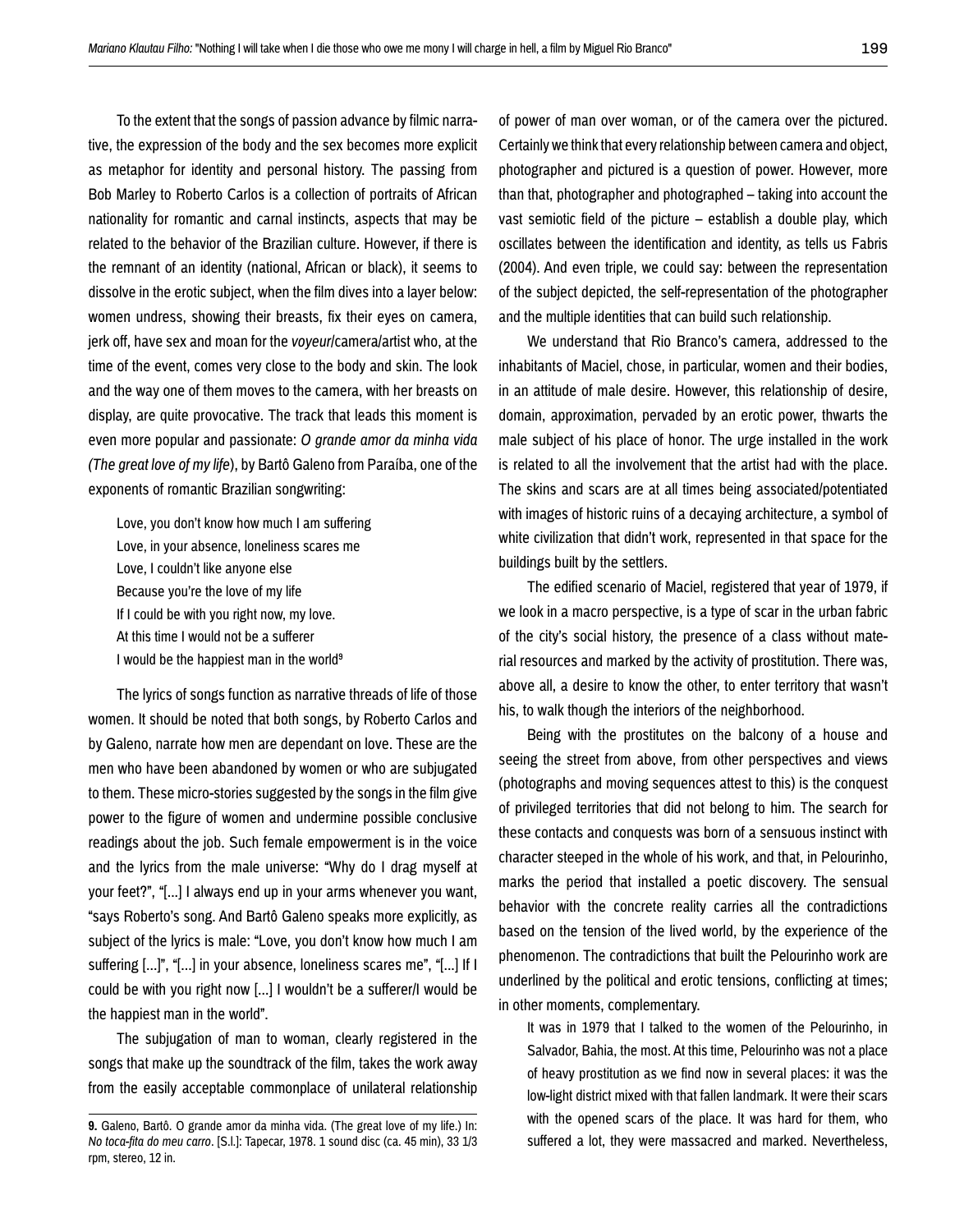those women treated people with kindness. The prostitute was that woman who had a positive reaction on the terrible situation of her surroundings. (Rio Branco. In: Bousso, 2012).

The photographic and cinematographic images of Maciel have this strongly ambiguous dimension, sometimes of tenderness, like the couple who dances at the bar, and of sexual "affront", as in the masturbation scene. Or, yet, the laughter and jokes on camera, which contrasts with the profusion of bodies marked by cuts, including bodies of children. The ease with which everybody gives themselves up to the camera, with its tragedies and delights, puts the spectator in an uncomfortable environment, that could not have been built without the physical and real field in which the artist was inserted. The work of film and photography is an indicial experience by excellence, leading private experiences and determining, in many cases, a poetic built by an umbilical relationship with reality.

The perception of Angela Magalhães (2014)<sup>10</sup> on the work of Pelourinho, in the early 1980s, is representative of the impact the images caused in the spectator. Even following the assembly of the show as a researcher and Funarte technique, her testimony reveals at the same time the sensorial and realistic dimension with which the job came to the public: "[...] it really was what impacted me because I realized that was a long time project in which the photographer has to dive and get a life pulse from that, and that I had not seen anything with that dimension so far."11

Angela points out the difference of the work in relation to what is seen in Brazil. In the early 1980's, in which it played in the projects of the Foundation in the entire Brazil, photographic production of documentary character was much linked with the event where "things were too much on the surface, in the fact". These aspects

**11.** "What fascinated me was thinking, 'how could he draw that level of intimacy?! ' There was an approximation; the faces were very close, the scar was almost in your nose... I wondered then how would he have constructed that path. How was his relationship with those characters, how do you establish that connection in a universe of crime. I imagined the level of obsession; It's almost like you're taken by that. Does the fellow person start living in there, how does it work? He rents a room, how does he get there? By the time they hit the hammer, well, let's start now, you start to interpret, or I'm here kind of being a *voyeur*, half-forgotten?! ...the story is happening right there..., and as I'm photographing it, how is it established? Is it a performance to me, or is it really happening? or is it this and that at the same time? So, these speculations, I in fact had at that time; it was really what impacted me because I realized that was a long time project in which the photographer has to dive and bring a life pulse from that, and until that moment I had not seen anything to that dimension. I didn't know if there were other photographers doing it... for example, Larry Clark with that work on drug addicts; it's an intense work, maybe one of the icons of the works with this intimate dimension, maybe a pre-Nan Goldin. I was just aware of that after seeing the exhibition of Miguel, I didn't have access to those images before that."

reported by Magellan can be a parameter in order to consider the place that Rio Branco began to occupy in the brazilian scenario, which in a way, was dominated by the documentary style. The artist wasn't out of this context. The work has a social resonance that mattered to documentary photography.

In the case of Rio Branco, the entire subversion he operates in the document results in various actions: the decomposing images, intensification of its plastic looks, removing the original meaning of the subject, printing a symbolic value of another order to the scene, fragmenting and isolating the object and reassembling a logic of images, and not the facts, among others. All these operations, paradoxically, do not constitute a movement away from reality. The idea of registration remains as phenomenological index of something that should be returned to the spectator in enjoyment. On his cinematic experience with the community of Maciel, this factual experimentation is evident, annoying. The space created between the artist and his camera and the body of the depicted is a place of conflict, seduction and mutual provocation. It may seem, in a sense, that the film is held motivated by an invasive behavior, exotic, scrutinizing the other's way of life.

I will not disregard these meanings as part of layers of apprehension of the work, because they echo the instability, or result from an impulse to the conflict, to nuisance. However, what seems to be more important in the vibration of the work is the construction of a friction zone, a field of difference and attraction, whose rapture with the other is part of and happens by the identity of the body. And the film or photography camera is the interface of this recognition work. The camera acts as a return to the physical world, as experiencing reality in the photographic perception of the world.

Some of these aspects, discussed in theory of film, had Siegfried Kracauer as one of the major thinkers in the debate over the assembly aesthetic and conception of filmic work. Fan of realistic theories, Kracauer believed that the artistic experience (and not only film) would be related to a return to the concrete world. It was in his phenomenological dimension that could extract the world a film whose mount can react to the world erected under a whole orderly, idealized by the formalists theories.

For Ismail Xavier (1984, p. 55), the vision of Kracauer was born of an "empiricist film" committed to "producing experiences apt to provide the return to the concrete world, causing the restart of direct and vivid perception of the events".

To formalist wholeness, Kracauer reacted and opposed to awareness of the artifice as language and fragmentation recognition

**<sup>10.</sup>** Magalhães, Angela; Peregrino, Nadja. Mariano Klautau Filho interview Rio de Janeiro, May 26th, 2014. 1 digital sound file (1h30min29seg). Recorded by Mariano Klautau Filho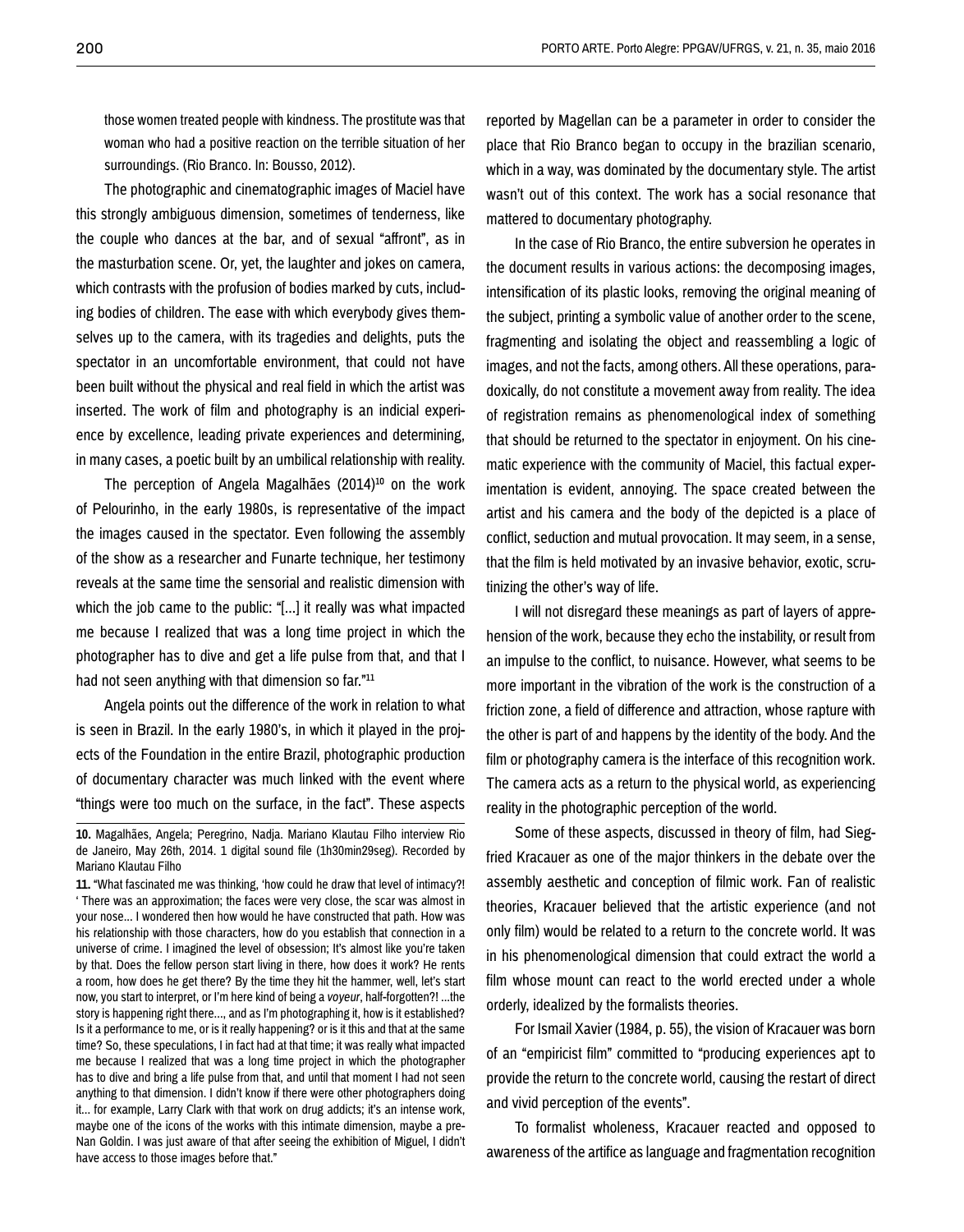of the subject, aware of the decadence of modernity's values and ideals. Kracauer argued for the "return to the physical world" as an answer and the absorbtion of this new world into pieces, and notes that the man born in this disintegration would be fit (because of its fragmented condition) to ally itself to the physical world in its particular realities, to "return" to small universes, participate in daily life, without the weight of the great ideologies. He believed that film (and previously photography as its ontological aspect) would allow this direct communication with the reality of things:

Literally, we redeem this world of his inertia, of its virtual non-existence, when we experience it through the camera. And we're free to try it out because we are fragmented. Film can be defined as a mean particularly equipped to promote the redemption of physical reality. Its images allow us, for the first time, to appropriate the objects and events that comprise the flow of material life. (Kracauer apud Xavier, 1984, p. 56).

It is the idea of experience as central element and matter of which one can extract the "human dimension of this material world to be searched by the camera": "Within the stream of life, in its indeterminate horizons, the apprehensible is the experience of the singular moment and of 'small facts', the direct observation of the elementary actions that define the man in their relationship with the environment" (Xavier, 1984, p. 57).

The film of Miguel Rio Branco is a loose dog in the city, if we think of it as a primordial experience before the filmic work was completed. The camera seems to scrutinize each and everything around it with the instinct of those who seek food and shelter. The experience of the camera frames conceptually the assembly work. Therefore, the assembly holds a profusion of small facts, passages that bring a freshness of the flow of life and that, in a way, destabilize the codes of documentary film – if we think about it as a register of a specific place and time, in the history of a Brazilian city.

This same assembly knows how to select from the flow of life his chaotic and discontinuous spirit (another element valued by the theory of Kracauer), and, with that, shuffles the many functions culturally performed by the portrait. As for the relationship between depicted and photographer, Rio Branco's film bets in this zone of instability, which is in both: at the time lived and in filmic record. In it, the unstable aspect is accentuated by the inconstancy between still image and moving image, as gestated artifice, possibly in the same inconstancy lived in the act of register. Whereas, in that case, the encounter between the photographic portrait of the artist and the photographic portrait of the photographed, exist in both a perceptive

consciousness and a symbolic dimension on the picture as cultural code. Between the instinct to capture, record, and the willingness to be captured, there is a mismatch between the ideal of identity fixing intended by the tradition of photographic portrait and "performing" action of the portrayed for the film camera, acting unpredictably as characters and work conductors.

If every photographic portrait is an act that enmeshes irreversibly, two or more elements in the representation and the represented game, Annateresa Fabris will emphasize that, in addition to the historical and pictorial traditions of "honorific bourgeois representation of the self", the photographic portrait will affirm the individual participant as "the setting of his identity as social identity".

Every portrait is both a social act and an act of sociability: in the various moments of its history, it follows certain rules of representation that govern the modalities of model figuration, the pageantry that he makes of himself and the multiple symbolic perceptions raised in social exchange. (Fabris, 2004, p. 38).

It is important to emphasize that Fabris provides the binding between the picture and the experience of sociability, since such a field would be, by excellence, a field of differences, conflicts, confrontations and passions. The scenes that are revealed in Rio Brancos's movie welcome a diversity of characters and situations, which reflect a huge field of differences, in which the photographic portrait is continuously tested.

Would it be possible to think of a reverse to the tradition of the honorific portrait in some flagrant poses in pictures of Maciel's protitutes? Can we consider that in this entanglement between photographer and photographed there were attitudes of "pageantry that the model makes of itself"? Flaunt what, if what's around is just social misery? Is it really misery the only thing that surrounds the characters (and the inside of the artist's work)? The transfer of the scars, to an isolated framework, to the first foreground of work, would have to do, in some measure, with the sense of pageantry? Whose choice is it to display: photographer or photographed? The answers are very variable, because the consciousness involved in the photocinematographic plot of the film are multiple, contradictory and disobedient on the idea of a honorific self representation in the construction of a portrait.

The mimetic act is rather a concealment than a simulation, according to Graig Owens (Ribalta, 2004, p. 194), which will take it as a point of inflection in relation to the pose in the entanglement between portrayer and portrayed, in the performance of sexual forces: "The mimetic appropriates the official discourse – the other's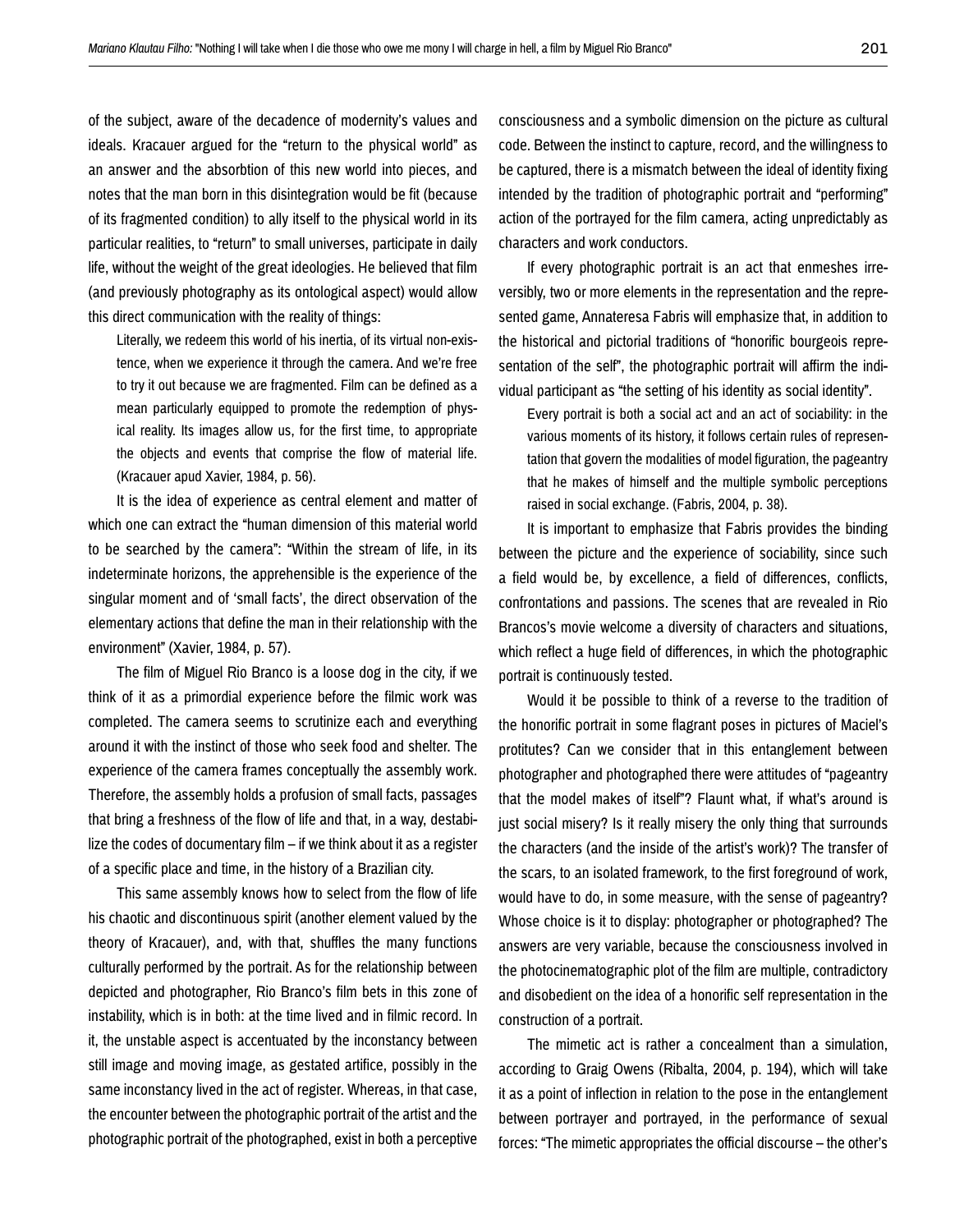discourse – but in such a way that the authority, the ability of the latter to work as a model, are called into question".<sup>12</sup> Mentioning Barbara Kruger, it is agreed that imitation has become a "valuable strategy" to feminist issues and points, both in the literature as in film, authors who share the idea of a disguised appropriation of the other as a tactic of confrontation," a frequent obsession by pose as position",13 when it comes to the though of Mary Ann Doane on feminist cinematography.

That attitude would be characterized by assumption of the pose, using a mirroring in the act of posing, in which the depicted, in Owens' analysis, in particular the female figure, positions herself critically in front of the person who is taking the picture, apparently simulating a speech about representation; but, in fact, she is putting on with the the intention of catching him in official codes. Still mentioning Ann Doanes, it is a work of decoding and deconstructing official images of the sexual body.

Every subject who appears on camera in *Nothing I wall take...*  incorporates, in the complications of the documental process of the work, a persona willing to play a game so multifaceted with the notion of posing, it becomes impossible to sustain a unifying reading for the film. The subject in this narrative is the intercurrent element. He is in the moving image, in static photography, in the built track, in ambient sound, the *off* sounds and the romantic songs. All these languages collaborate to disorientation in the game of social masks and extend the idea of pageantry embedded in the origins and tradition of portrait.

The slow dancing couple looks shy and has a discrete posture. They know they are being filmed – the capture appears to be at a certain distance – and look at the camera with pride and discretion because they know that they move gently, romantically (Figure 3). This is the value displayed: certain aplomb and dignity. In another moment, very brief, but not less important, a girl poses in front of a door, on the sidewalk, with a childish way. She seems to pose for a camera, for a static image because her pose is "fixed"; However, right after that, she puts a breast out of the shirt. At the same time, she plays posing as a kid, but realizes that it is a sequence, of a photograph that can be in series, or even a video camera, capturing the situation moving.

For Owens, the work of deconstruction of sexuality through the pose, in contemporary art, goes beyond a position or posture. The concealment seems to contain the irony which many times simulation hasn't. For him, it is more about "imposición, impostura" and, in the process, there is no field, male or female, who may be defensible.

*Imposition:* sexuality doesn't come from inside, but outside, imposed on the child from the world of adults. *Sham:* sexuality is a function that imitates another function which is, intrinsically, not sexual. (Ribalta, 2004, p. 194).14

The girl in front of the lens makes and breaks the pose, or rather, builds a pose that unfolds on the duration and plays between the posture and imposture (Figure 4). A subject that is between the child's play and the sexualized body. The ambiguity brought about by the movie camera in apprehending some of the people pictured – who do not seem to know, at first, whether it is fixed or moving image – enables the game between photographer and photographed to become more diverse and unstable.

In his analysis, Owens believes that the pose has been studied recently by two separate axes: a social and a psychosexual one. Referring to Homi Bhaba reflections on surveillance, it is pointed out it is a "process by which the surveillance look returns as look that moves the disciplined, in which the observer becomes the observed" (Owens, 2004, p. 196).15

There is a scene especially curious that reflects the variable behavior of the portrayed in this state between the fixed and the mobile image. This is the moment when there is a close-up of the face of a kid who scratches insistently the eye and appears to be oblivious to the presence of the camera. The scene is preceded by a sequence in which sounds of berimbau, images of smoke on the street, and officers addressing a citizen merge. The presence of a group of police officers gathered in a corner, cut to the boy.

The camera in close-up highlights the face marked by scars above the nose, around the lips. When he realizes the camera device, the boy forces a smile, funny, but goes back to being distracted by the itching. When you try to pose with a fake smile and focus on the itch, the sound of the berimbau ceases and, in a few seconds there remains a silence punctuated by a hiss of vinyl record. It creates some tension focused in the boy's face,

**<sup>12.</sup>** In the original: *Lo mimético se apropria del discurso oficial – el discurso del outro –, pero de tal manera que la autoridad, la capacidad de este último para funcionar como modelo, quedan puestas en entredicho.*

**<sup>13.</sup>** In the original: *una obsesión frecuente por la pose como posición*.

**<sup>14.</sup>** In the original: *Imposición: la sexualidad no viene de dentro, sino de fuera, impuesta al niño desde el mundo de los adultos. Impostura: la sexualidad es una función que imita otra función que es, intrínsecamente, no sexual…*

**<sup>15.</sup>**In the original: *proceso mediante el cual la mirada de la vigilancia regresa como la mirada que desplaza lo disciplinado, en que el observador deviene lo observado*.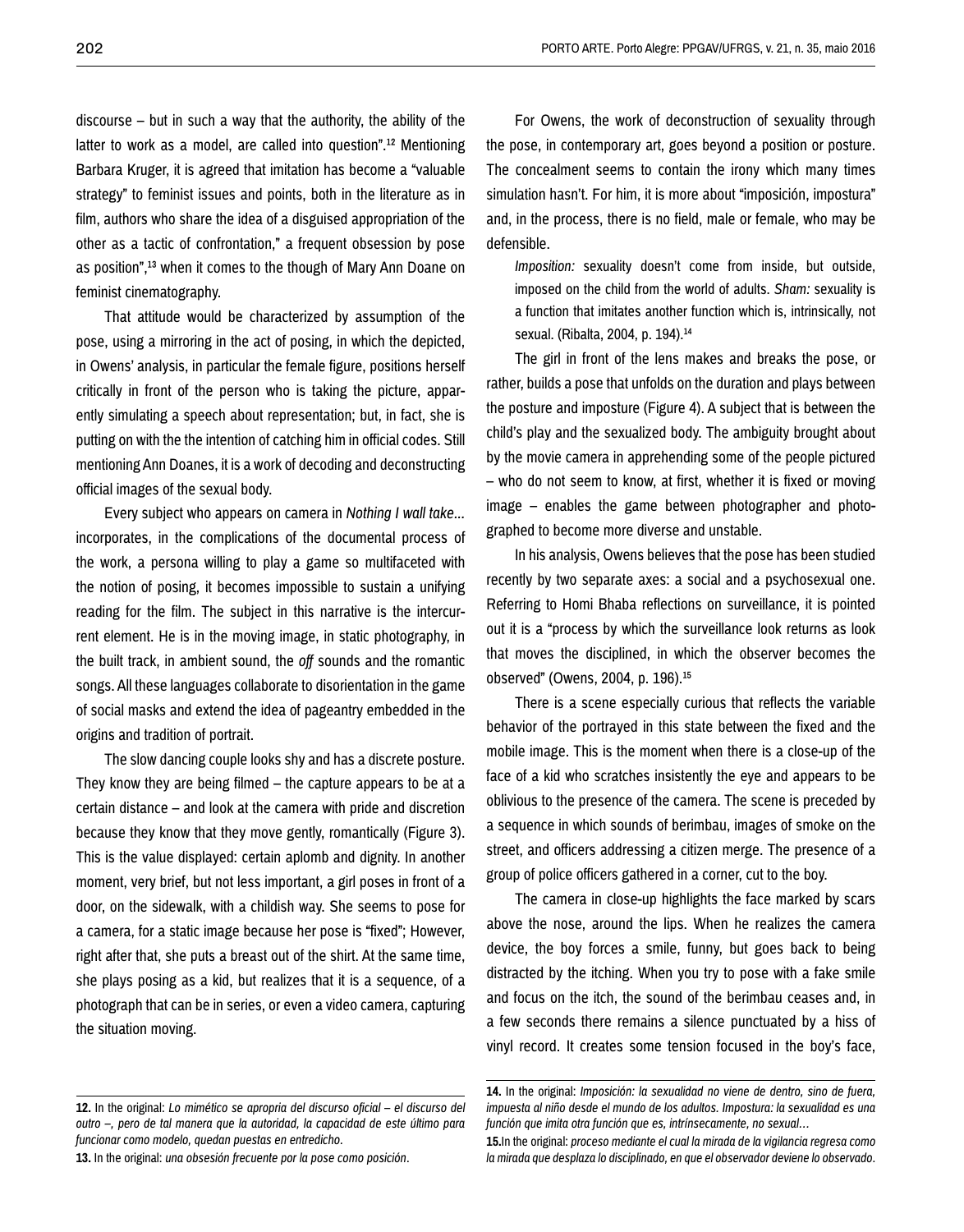accentuating his scars, showing the relation with the police on the street. Sound interference of broken record highlights the moment: between the attempt to smile and the insistence of the still (but moving) camera, a confusing portrait of a brazilian child in a situation of violence (police men, the cuts on his face), but which capture the spontaneity of childhood also oblivious to the danger, is created.

The sounds artificially constructed for the scene pull out certain atmosphere of commiseration or complacency with the social situation and leave a sinister taste between the innocence and vulnerability of the subject. Sinister and disturbing also because such vulnerability lends itself to who is working on the camera. The camera-artist seems to be paralyzed, magnetized by the boy's expression. The real time kept at that moment seems to reflect the feeling of perplexity before the cuts in the face of the boy. The insertion of silence built by the absence of music or ambient, marked by the hiss of vynil, the portraitist (the cameraman), the object of representation: the model pictured, the disciplined under suspicion, the artist under the confrontation. Then the film takes another rhythm, sound both as visual. In fact, the wheeze works as the change of a song to another, following a long-play.

A nervous Piazzolla tango leads to new sequence, which's prologue is the image of the male belly holding two fighting roosters, followed by another with two men who seem to argue with each other, associated, next, to a new photo, with two fighting roosters in a position of confrontation. The alternation of images between the fighting and dancing highlights the mixture of staging and chance in the narrative – in the background, mixed with tango, in *off*, an argument between prostitutes can be heard. One of them is the same voice that narrates in an earlier moment a fight with broken bottles. The tension is increased by the chaotic fusion of sound images (ambient sound and instrumental tango) with photographic images of physical confrontation.

Once again, the assembly of the narrative oscillates between individuals (isolated portraits) and the collective (portraits of set), in an evident parallel with the structure of the houses, the degradation of the architecture, the social history of the place and the personal drama observed in the body of the characters. All pictures (fixed and moving) that make such dramatic tango-driven sequence create, in the film, these relationships: the woman with the snake; the skins and brands; the body of a boy; the ruins of colonial mansions; dogs and beggars. Here, the idea of animalism is strengthened in the work of the artist.

From the imposing tango, that punctuated the body game images in earlier moments, the film switches to an organ sound, augmenting the dramatic tone of the narrative, sometimes focusing on the interior of a house precariously supported by wooden beams, sometimes returning the camera to the flamboyant performance of a couple that simulates, in the light of day, a sex scene. Naked, in a mixture of embarrassment and mocking tone, they display to a small crowd of neighbors (including children), who are amused by the "performance". The true protagonist of the scene is the camera, which stimulates the game of representation, the embarrassment, the fun, the sexual play. Positioned near a staircase on the second floor of a loft, the camera, in a fast-moving blunt, captures from the scene of the couple in the upper floor and the ladder in perspective, to the curb where children play. All are attentive to the camera, ready to display their sexuality, parading the codes of sexual culture propagated by the image: adults, teenagers and children. And the camera, evil, sneaky, invasive, arbitrary, is there just to fulfill that role.

In quick seconds, we see from the top of the stairs, a girl (woman or teenager?) parading in a dark hallway, imitating gestures of catwalk model. Soon, already in the street, a girl who seems to be around five years old play on the sidewalk. When she realizes the camera watching her from inside the house, she mimics some samba steps, emulating the sexualized behavior – already naturalized at such a young age – of a sexy black girl in a samba school parade. Everything happens in quick seconds; however, the scene acquires an atmosphere of widespread embarrassment, from which no one escapes: characters, viewers, camera, artist. The organ sound increases, extending the "apotheosis".

In this excerpt, the discomfort between camera and subject is sharp, both instances are deliberately representing not very defined roles, diluted between the desire for intimate expression and shaped conduct by the official speeches of the technical image. The one behind the lens, experiences his instinct in picking up the flow of life pulsating in the community, from contact with their residents, and, in the midst of this action, sometimes falls into the traps of a naturalism, something encoded by the devices on the machine.

Who's on camera mixes their legitimate wishes of erotic expression with the pageantry of a sexuality that takes advantage of a cultural behavior invented by machines. This would be the moment in which adopting a pose with erotic connotations would be a kind of affront and, at the same time, it is a kind of sociability that would put at risk the the comfort of both photographer and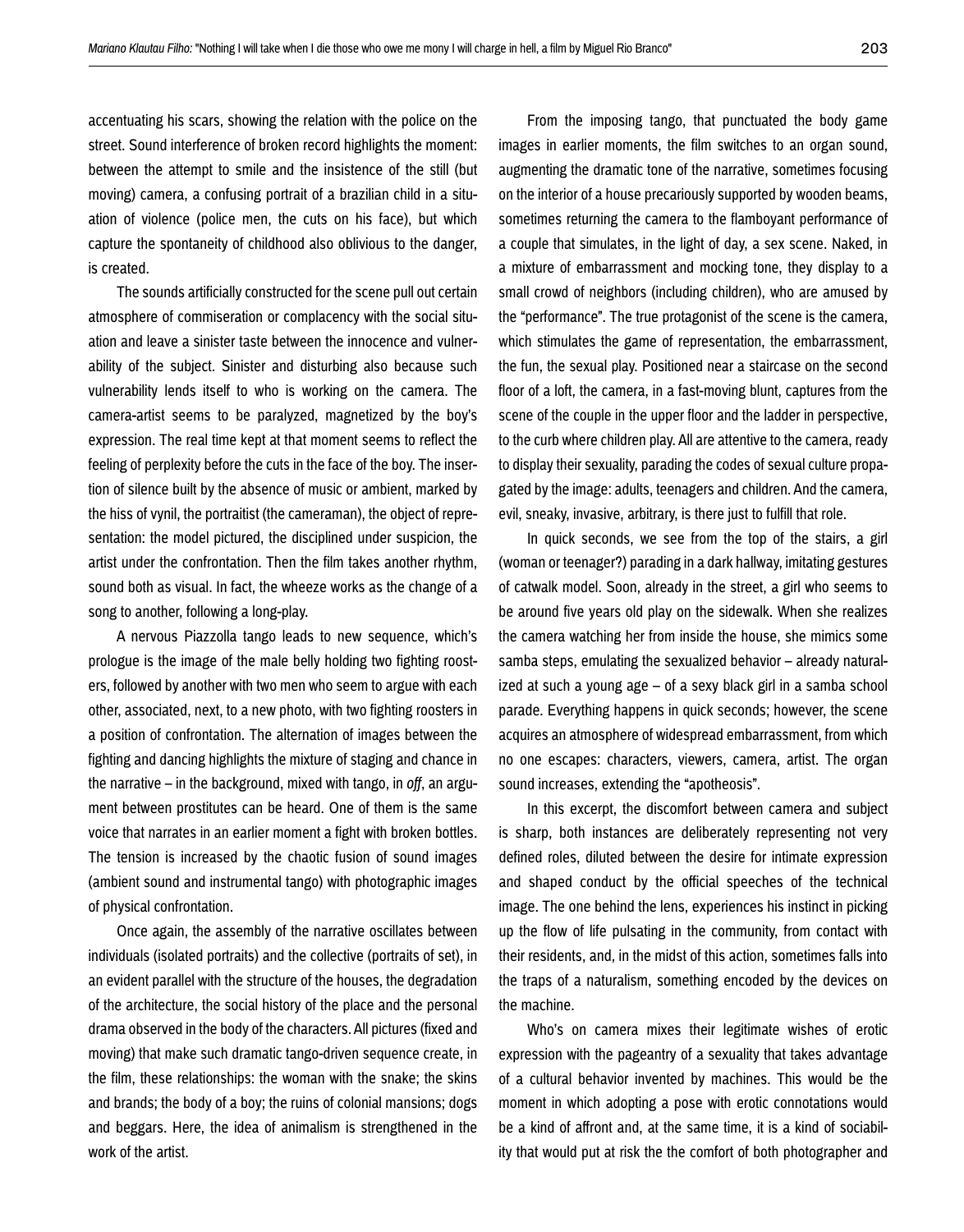photographed. More a concealment than a simulation, as underscored Graig Owens, and therefore a confrontation.

Maciel's women pose in different ways for the camera of Rio Branco and, in many cases, in attitudes of imposture, less subdued and more menacing before who's looking. Adopting a pose may represent a threat, says Owens, as an antidote against the vigilante, a defense mechanism to one that is being looked at, filmed, following the perspective of social analysis about the pose.16 The threat is in changing the position of the portraitist, put him in a situation of discomfort, and this indeed happens in many passages of the movie by dragging the spectator to this entanglement between camera, subject represented and fellow photographer.

The performance of the camera along with its codes of representation by themselves separates from the self-restraint control of who operates it. There is an artist's eye and a camera eye in that clash with the physical and visible reality. There are things that the eye of the device will see, and not necessarily the artist's eye, that might be appropriate for the speech of the film. In this sense, the artificial nature of the photography is present with its dual identity: to make it look like a natural object that brings the reality and artificialize the object extracted from its realism.

This phenomenological dimension of the camera, Kracauer (2013, p. 49) haven't forgotten as he proposes his theory of film: "The nature of photography endures in film".17 He believed it was the spontaneous dash of photography, or better, the portion of flash photography that would remain alive in the language of film, able to produce a cinematic dimension. Letting the camera operate on the free flow of life, without the exhaustive author's interference, was giving the film a distinctive artistic nature invoice of the traditional arts.

Kracauer (2013) believed there was a "reality of the camera" in which the artist needed to be aware of the "obligation to register". Such "reality of the camera" would be the more fluent link with the material and physical flow of reality, to produce a kind of film where spectators could achieve a degree of experience close to the feeling of reality. Taking ownership of this "obligation of the camera record" founded, in general, a belief in a film quality (and photography) that didn't fit into the field of the fine arts. It was less about naive belief in the naturalness of the camera than on the capacity of the cinematic apparatus to capture the continuum of life, without letting himself be seized by formalist excess. The cinematic character could be found in the films that did incorporate "certain aspects of physical reality so that we, spectators, experiment them" (Kracauer, 2013, p. 65).<sup>18</sup>

The author was taking as examples the documentary films as representatives of an artisticity typical of cinema, as they collect the material phenomena in themselves. To Kracauer, the art of film (the issue of the cinematic) was to extract the physical reality/"natural" dimension of life, from camera devices, to create a game experience with the spectator. To define film as art distinctly from traditional arts, Kracauer (2013, p. 65) claimed the ambiguous relationship with (the experience of) nature.

[...] should always be borne in mind that even the most creative of directors is far less independent of elemental nature than the painter or the poet; and that creativity manifests itself by letting nature penetrate in his work, penetrating her himself in turn.19

The feeling of annoyance that Rio Branco's film causes is not due to factual data – or solely by the classist attitude – that there's a camera watching "another one poor and distant from me", integral to the "socially miserable and wild" life of a community on the fringes of a material satisfaction. This is the easiest access to come to some sort of understanding about the film and ensure your perception on the social dignity and political awareness. In fact, this was, overall, the key found which permeated the critical reading of Rio Branco's work on the Pelourinho. Despite the quality of the reflection of the analyses mentioned, none of them detected that such works, at various times, and especially the film, dealt with confrontation and paradoxes. The film sometimes slips in highly ambiguous situations, transiting your camera continuously between the authoritative and generous presence, between disgust and affection, between the simulation and the spontaneous act, the invasion and the host.

In this sense, the movie changes tone constantly and is able to get out of a perverse record – like the half-naked couple and the child dancing samba – and chain another series of portraits of women under the sign of a romantic song that, now in acapella, gets a confessional and feminist tone. The song *A Desconhecida (The Stranger),* by Fernando Mendes, in the voice of one of Maciel's women, enters the movie as a micro-story of independence of all of them.

**<sup>16.</sup>** Owens (In: Limelight, 2004, p. 196) refers to the analysis of Dick Hebdige in *Posing. Threats, Striking... Poses: youth surveilance, and Display*. **17.** In the original: *La naturaleza de la fotografia pervive en la del cine*.

**<sup>18.</sup>** In the original: *[...] determinados aspectos de la realidad física para que nosotros, los espectadores, las experimentemos*.

**<sup>19.</sup>** In the original: *[...] siempre debe tenerse en cuenta que aun el más creativo de los directores es mucho menos independiente de la naturaleza elemental que el pintor o el poeta; y que su creatividad se manifiesta dejando que la naturaleza penetre en su obra, penetrándola él mismo a su vez.*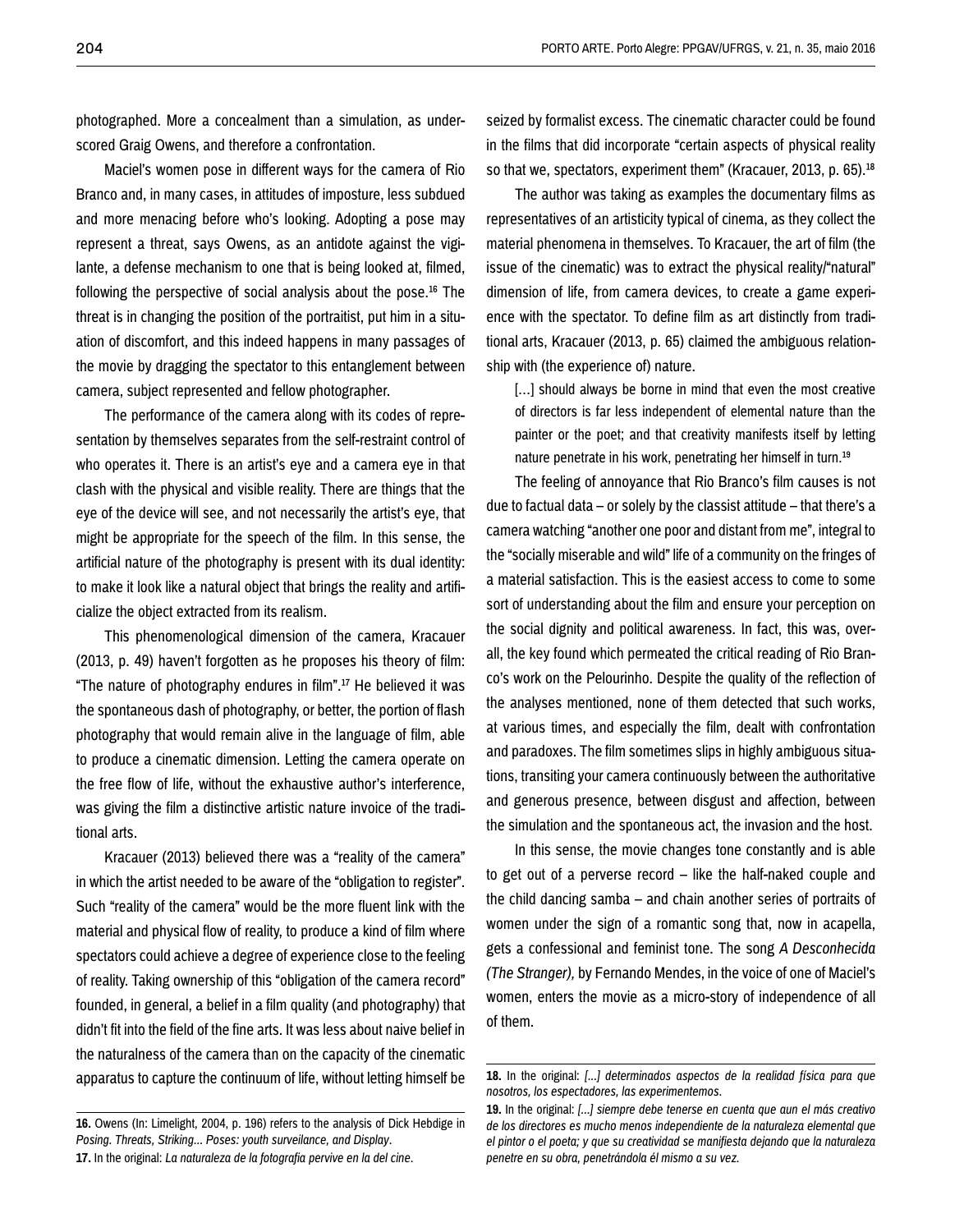In such a beautiful sunny afternoon She appeared to me. With a smile so sad, The look so deep, has suffered.

Her hands so tiny and cold, Her voice also faltered. Told me about her childhood of tears, Never had someone.

Never had love, Didn't feel the warmth of someone. Never even heard the word care, Her nest succumbed.

Sincerely, I cried of sadness as I heard So much life offers And we suffer, naively

After all I heard, I can't forget, She said goodbye and went away I don't even know her name

Where did she come from? Where is she going? I can't tell 20

The song is one of the greatest popular successes of the 70's. Therefore, it is clear his identification with the feminine universe. In the voice of a man, as in the other songs used in the film, *A desconhecida* narrates the incantation for a woman with no origins and no destination that, despite having suffered enough, is free to follow alone. Even with the attention received by the enunciator male, she prefers not to settle anywhere and follows its course as a walker figure, without identity, adventurous and mysterious.

Considering its release in 1973, the song had already consolidated in the imaginary of a generation in that year of 1979, when Rio Branco attends the Pelourinho. Sung there – via direct sound — for one of the women of Maciel, the music takes on an affective dimension and biographical of a class of women; reveals, through its enunciating subject, in the song recorded, the male posture of nurture, sensitivity and respect for such feminine and outsider history. Before their freedom to come and go, the man can't do anything but to hear your story. On the other hand, within the sound atmosphere of the film, the song sounds prosaic and, as if we were listening to it in the kitchen.

The film manages to reach such a level of intimacy of the listener, and not only invades. It is in this limit of contradictions that arise differences in the tone, the sudden changes of position and movement of the camera in the face of those real characters. The new series of images, conducted by the sentimental song of Fernando Mendes, is the antithesis of the previous sequence, mocker and invasive. *A desconhecida* marks the series of fixed photographs of women, in a more lyrical tone.

The final moments of Rio Branco's film keep the paradox as speech and confront the sacred and the profane as two streams that overlap. In one of them, the scene of a sexual act almost explicit in the penumbra of a room. In another, the clash between gold and misery: the enormous wealth shown inside the churches of Pelourinho in contrast with the material life of Maciel's community. The film tensions these two axes and mixes the erotic ecstasy to images of rich temples and houses destroyed, sumptuous environments and ruins, details of religious statuary and parts of the bodies of the inhabitants, in a grandiloquent and almost moralist spiral, highlighting the religious magnificence of the catholic colonizing power on the cultural history of the country.

However, Rio Branco's film operates on its instability: the experimentation with contradictory forces. The cinematic discourse (social-political) is built in the montage from the oppositions churches-ruins, statues of saints-bodies of the villagers, in a supposed entirety of real life. This was one of the criticisms of realism theorists to the cinema concepts of formalist rigor. On counter-current and within the same movie, sequences and scenes coexist that, when the action filled with the flow of life is distended, it gives space for life to present itself with their own instabilities and fragments, highlighted by the camera.

The apotheotic tone is made of confrontations and synthesizes, in his character of documentary work, two policies that are entangled. One linked to critical discourse on the colonizing economy, generally represented by a formal assembly of more obvious plastic effect. And the other related to the lived body, erotic, instincts, a pleasure releaser that appears in scenes (when moving) more distended, stretched (affiliated to the phenomenology of the flow of life) and, when put in fixed sequence, hold in body fragments, place of the marks, or catch physiognomies that react to the frontality of the camera.

Let us not forget also the soundtrack, whose components are of great syntactic importance in the film structure: the street noises,

**<sup>20.</sup>** Mendes, Fernando. A desconhecida. In: \_\_\_\_\_\_. *Fernando Mendes*. [S.l.]: EMI Music Brazil, 1973. 1 sound disc (c. 45 min), 33 1/3 rpm, stereo, 12 in.